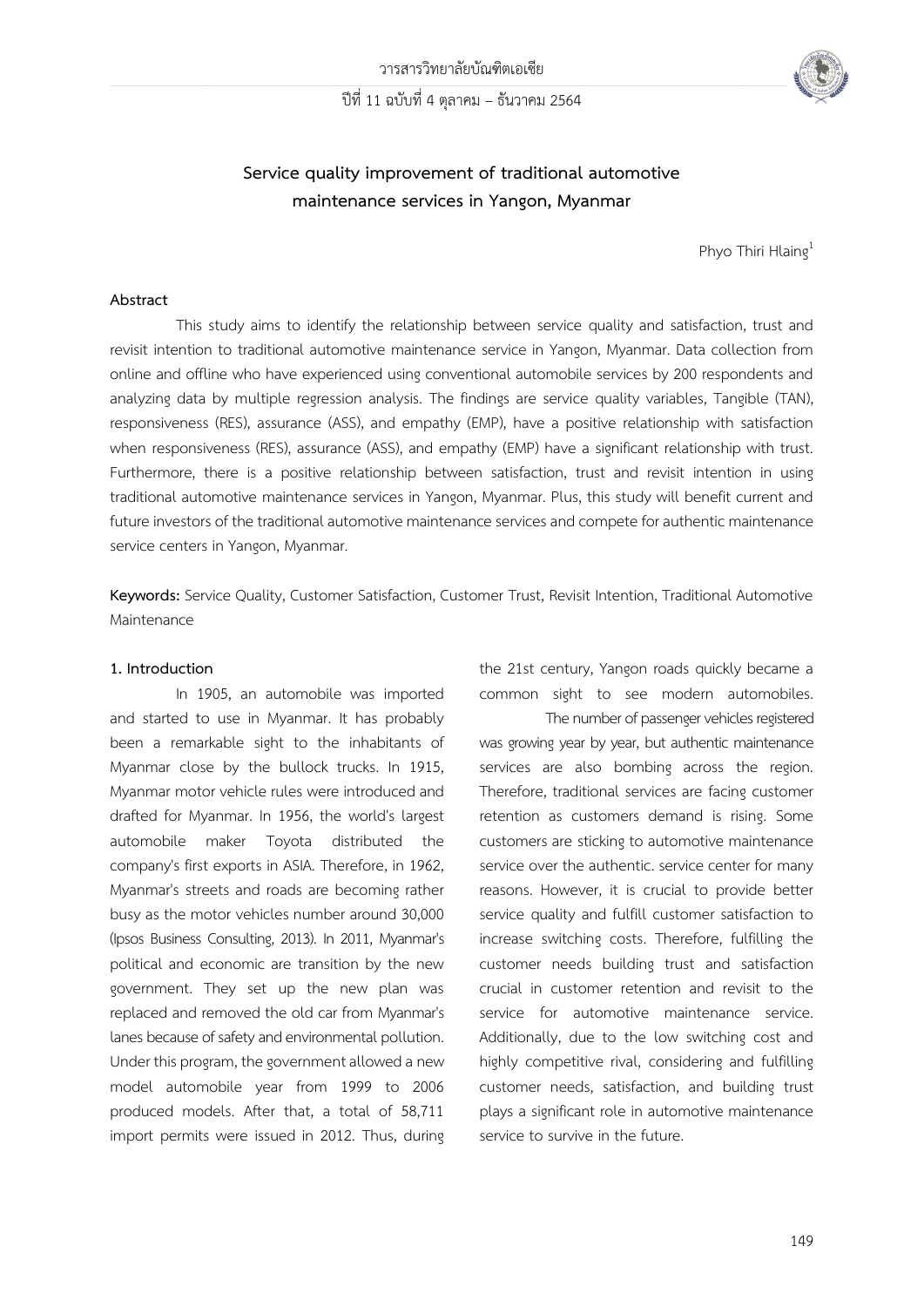

### **2. Objectives**

This study focuses on achieving the following objectives:

1) To understand what factors in the SERQUAL model should consider customer satisfaction and customer trust and

2) to find the relationship between customer satisfaction, trust and revisit intention on automotive maintenance service in Yangon, Myanmar.

### **3. Literature Review**

### **3.1 Service Quality**

Service is tangible, and there is no objective to measure the quality of the service, Parasuraman, Zeithaml, & Berry (1988) mentioned that a possible tool to measure service quality is the consumers' perception of the quality. They studied that there are five dimensions to measure service with 22 scale items which call SERVQUAL. There are

1) Assurance: Trust and confidence in the service and knowledge of the employees

2) Empathy: Caring and attention that provide to each of the customers

3) Reliability: Performing the service as promised

4) Responsiveness: Happy to help customers currently and after the service

5) Tangibles: The physical appearance of the facilities which provide to the customer

### **3.2 Customer Satisfaction**

Oliver (1980) defined customer satisfaction as differences between the customer's service quality experience and customer expectations. Service satisfaction is the result of the customers after they through on the products or services and customers feel the value received from what they spend. (Hallowell, 1996).

### **3.3 Trust**

Many researchers defined trust in many different ways. Rotter (1980) described the belief that another party's performance can be trust, and Deutsch (1958) mentioned that the belief and intention toward the loss. Moreover, some researchers described the belief in another party due to their consistent well-performance and virtue (Morgan & Hunt, 1994). Trust is playing a crucial role in the marketing study (Morgan & Hunt, 1994; Moorman, Deshpande, & Zaltman, 1993; Brashear, Boles, Bellenger, & Brooks, 2003) while researchers found that service quality has a significant relationship on trust. The higher the service quality higher the trust in another party (Shpëtim, 2012).

### **3.4 Revisit Intention**

Warshaw & Davis (1985) described revisiting intention as the level of how a person participates in future behavior. Customer satisfaction is a major factor influencing the customer to revisit intention (Wu., Ai, Yang, & Li, 2015) and it also predicts that customer will revisit/ repurchase the service/product or not (Kim & Lee, 2011).

**3.5 Relationship between research variables and research hypothesis**

# **3.5.1 The relationship between service quality and customer satisfaction**

In the competitive global market, service quality is becoming an essential consideration for the automobile service. Therefore, many companies must understand and remain about SEQUAL and customer satisfaction are very important concepts in the competitive market (Faisal, Zaineb, Abeer, & Aiman, 2020). With the purpose of gaining high degree of customer satisfaction, high SERQUAL is required which frequently impacts to positive behavioral intentions (Brandy & Robertson, 2001).Service quality has the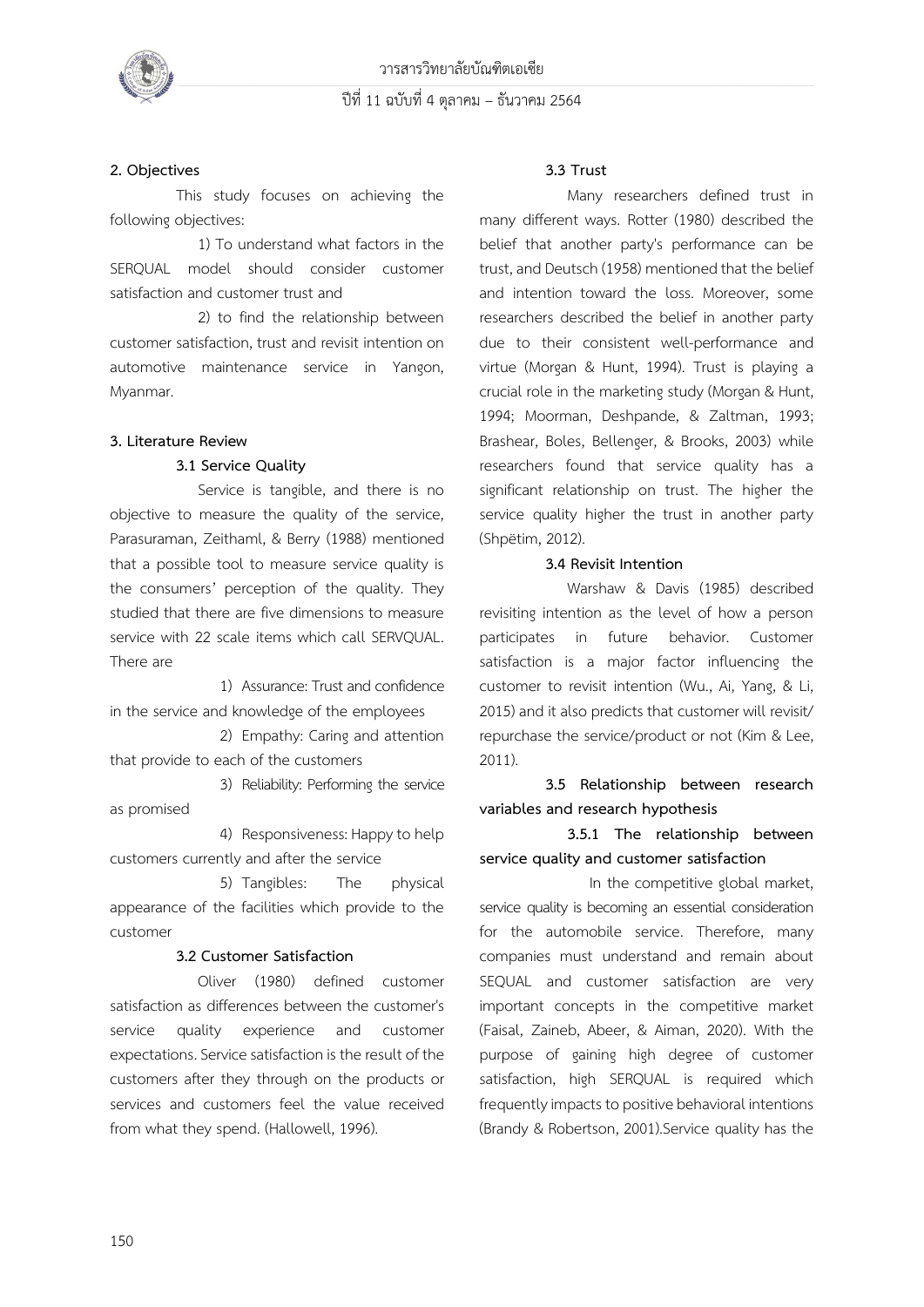

option to develop customer satisfaction (Kotler & Keller, 2006).

# **3.5.2 The relationship between service quality and customer trust**

Some researcher confirms that the higher service quality customers obtain from service suppliers, the higher the trust he or she apply towards those service suppliers (Shpetim, 2011). Another researcher found that service quality affected belief in steady customer relationships. Some researchers expressed that consumer satisfaction is the predictor of customer trust and earlier researchers demonstrated that consumer satisfaction has an altogether impact on customer trust (Leninkumar V. , 2017).

# **3.5.3 The relationship between customer satisfaction and customer trust**

The higher the satisfaction that customers have with the service, the higher the trust in the service and will increase the likelihood to repurchase the service (Gusti & Putu , 2018). Some researchers showed that customer satisfaction is the predictor of customer trust and the previous researcher proved that customer satisfaction has significant influence on customer trust in the e-banking sector and the e-commerce industry (Rizky, 2017; Leninkumar V. , 2017; Norhermaya & Soesanto, 2016; Chu, Lee, & Yu, 2012). Moreover, the customer will gain their confidence to the service and create the repurchase behavior since customer satisfaction affect to the customer trust (Revita, 2016).

# **3.5.4 The relationship between customer satisfaction, customer trust and revisit intention**

Customer satisfaction is an important factor in the service industry since keeping a customer is playing a significant role than persuading new customers (Kim & Lee, 2011) and another researcher described that satisfaction is the main factor that effect the customer revisit intention in resort industry (Alexanaris, Kouthouris, & Meligdis, 2006). Moreover, Satisfaction can predict the customer revisit intention (Kim, Kim, & Goh, 2011). Not only the satisfaction has a positive effect on revisit intention, but also trust has a positive effect on it. If the customer has trust on the service, it leads to the positive intention to that service (Lau & Lee, 1999). Hus et al., (2015) found that satisfaction and trust significantly correlate with repurchase/ revisit intention.

### **3.6 Benefit of Research**

This study will advantage the current automotive maintenance services to survive and help meet customer satisfaction to revisit the service rather than the dealership service center in Yangon, Myanmar. Also, this will help not only for automotive maintenance service but also for the authentic service center. Additionally, it will help future investors who want to invest in the high potential industry.

## **4. Research Process**

Research developed the questionnaires based on the previous valid researchers and did back translation to avoid misunderstanding of the questionnaires. Researchers did online and offline users who have visited to the maintenance at once.

Convenient sampling method for the data collection because to collect data quickly and readily available to the researcher. A pilot test of 30 respondents required to test the reliability and validity of the questionnaires before collecting the data. Five-point Likert scale such as Strongly agree  $-5$ , Agree – 4, Neutral – 3, Disagree – 2, Strongly Disagree –1 will be used in questionnaires and only targeted to those who had experienced automotive maintenance service once.

There were three steps in the data analysis plan. Firstly, descriptive statistics to review the demographic information of the respondents. And Cronbach's Alpha was used to ensure the reliability of the variables. Multiple regression analysis was used in this study to analyze the data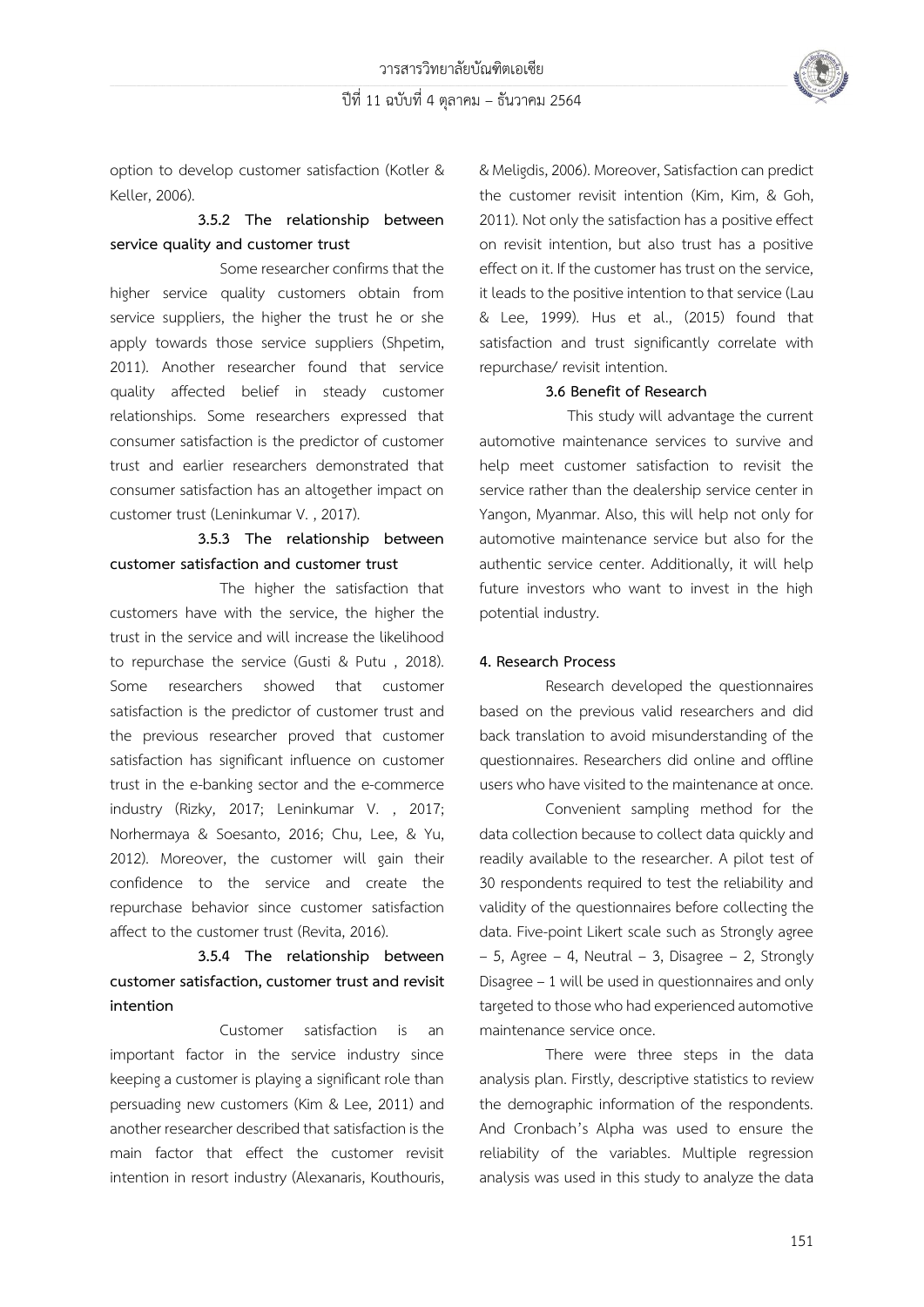

to understand the relationship and factors influencing customer satisfaction, trust and revisit the intention of automotive maintenance services.

## **4.1 Population and Sample**

The researcher targeted those who had experience in automotive maintenance service at least once across the Yangon region area. Later, the researcher adopted (Green S.B, 1991) to calculate the sample size. According to the formula, the sample size was 106. The calculation was following;

$$
N > 50 + 8m
$$
  

$$
N > 50 + 8(7)
$$
  

$$
N > 106
$$

N: Sample size, m: No. of predictors.

Therefore, estimate sample size for this study was 200.

## **5. Finding and Result**

Descriptive analysis analyzed the total 8 variables on the total 200 respondents experienced in traditional automotive maintenances services. The descriptive analysis result was as follows;

| Variables               | Mean $(\chi)$ | Std. Deviation |
|-------------------------|---------------|----------------|
| Tangible (TAN)          | 3.7           | 0.75           |
| Reliability (REL)       | 4.5           | 0.645          |
| Responsiveness (RES)    | 4.1           | 0.515          |
| Assurance (ASS)         | 4.2           | 0.483          |
| Empathy (EMP)           | 4.2           | 0.598          |
| Satisfaction (SAT)      | 4.2           | 0.575          |
| Trust (TRU)             | 4.1           | 0.605          |
| Revisit intention (REV) | 4.3           | 0.614          |

All variables are over 3.7 which can be defined as agree.

### **5.1 Multiple Regression Analysis**

Figure 1.1 illustrated that Tangible (TAN) and Assurance (ASS) have positive effects on satisfaction at p<0.05, while Responsiveness (RES) and empathy (EMP) significantly affect satisfaction p<0.01. Responsiveness (RES) has the most substantial influence among other variables at 0.26, which means that the traditional automobile services provide swift responsiveness to customers, which will increase satisfaction by 0.26 units. Reliability has no relationship with satisfaction. Also, some researchers found that reliability has not positively related with customer satisfaction in commercial bank (Vencataya, Pudaruth, Juwaheer, & Dirpal , 2019). Yet, other researcher found that they all dimension of service quality has influences on customer satisfaction (Faisal, Zaineb, Abeer, & Aiman, 2020).

Responsiveness (RES), assurance (ASS), and empathy (EMP) have a significant influence on customer's trust at p< 0.01\*\*. It can be assumed that traditional automobile services should provide swift responsiveness, better assurance on services, and empathy to customers to improve satisfaction level, which increases customer's trust in services. However, tangible (TAN) and reliability (REL) does not influence customer's trust. Therefore, it can be defined as customer trust is not depend on the traditional automobile service's appearance and reliability. Among the variables, responsiveness (RES) has the strongest influence on customer trust since it has 0.319 beta value.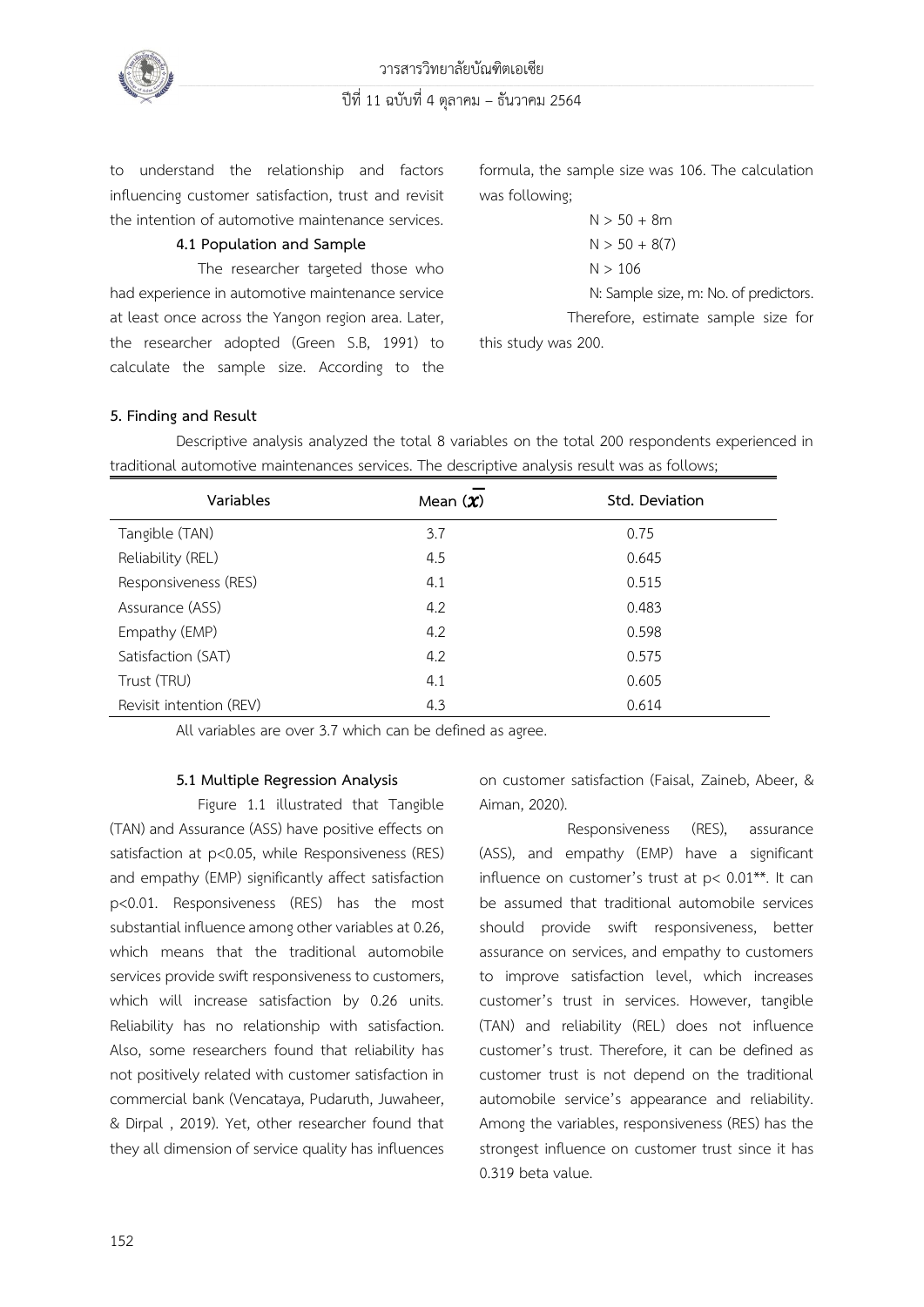

Regression analysis of satisfaction and trust resulted in the satisfaction that significantly influences customer trust at p<0.01. Standardized coefficients  $\beta$  is 0.51 units, meaning an increment of one unit in customer satisfaction led to an increase of 0.51 units of customer's trust. Also, some researchers found that satisfaction is significantly related to customer trust (Leninkumar V. , 2017).

Customer satisfaction and trust significantly affect revisiting intention at p<0.01. At the same time, the beta is 0.35 and 0.471, respectively. It can be defined as trust as the strongest indicator of revisit intention. other researcher found that satisfaction and trust has a positive relationship on revisit intention (Hsu, Chang, & Chuang, 2015).

| No.            | <b>Hypothesis Path</b>              | <b>B</b> eta | t-value   | <b>P-value</b> | <b>Hypothesis</b><br><b>Supported</b> |
|----------------|-------------------------------------|--------------|-----------|----------------|---------------------------------------|
| $H_1$          | $TAN \rightarrow SAT$               | 0.13         | $2.042*$  | 0.04           | Accepted                              |
| $H_{1a}$       | $TAN \rightarrow TRU$               | 0.092        | 1.57      | 0.12           | Rejected                              |
| $H_2$          | $REL \rightarrow SAT$               | 0.03         | 0.448     | 0.65           | Rejected                              |
| $H_{2a}$       | $REL \rightarrow TRU$               | $-0.058$     | $-1.01$   | 0.31           | Rejected                              |
| $H_3$          | $RES \rightarrow SAT$               | 0.26         | $3.53**$  | 0.00           | Accepted                              |
| $H_{3a}$       | $RES \rightarrow TRU$               | 0.319        | $4.55**$  | 0.00           | Accepted                              |
| H <sub>4</sub> | $\text{ASS} \rightarrow \text{SAT}$ | 0.18         | $2.73*$   | 0.01           | Accepted                              |
| $H_{4a}$       | $\text{ASS} \rightarrow \text{TRU}$ | 0.207        | $3.33**$  | 0.00           | Accepted                              |
| $H_5$          | $EMP \rightarrow SAT$               | 0.23         | 3.087**   | 0.00           | Accepted                              |
| $H_{5a}$       | $EMP \rightarrow TRU$               | 0.234        | $3.32**$  | 0.00           | Accepted                              |
| H <sub>6</sub> | $SAT \rightarrow TRU$               | 0.51         | 8.299**   | 0.00           | Accepted                              |
| H <sub>7</sub> | $SAT \rightarrow REV$               | 0.35         | 5.932**   | 0.00           | Accepted                              |
| $H_8$          | $TRU \rightarrow REV$               | 0.47         | $8.111**$ | 0.00           | Accepted                              |

*Note:* **\****p* **< 0.05, \*\****p* **< 0.01**

### **Figure 1.1 The Summary Results of Multiple Regression Analysis**

#### **6. Conclusion**

This study is adapted from Parasuraman's (1988) service quality to measure the service and extended the theory to measure the relationship with trust and integrated from Faisal (2020) to find the relationship between satisfaction, trust and revisit intention of the service. This study extended and integrated the useful framework from previous researchers' work to find the different theoretical perspectives and new ideas to apply in the traditional automobile maintenance services in Yangon, Myanmar. As discussed earlier, traditional automobile maintenance services face difficulties competing for authentic automobile maintenance services since authentic services are developing and threatening traditional services. This extended theory suggests that traditional service owners should improve satisfaction and trust to improve revisiting intention. This research also fills the gap with a useful theoretical framework for the local business in traditional automobile services owners and future small and medium business investors by providing information about meeting satisfaction and trust to increase customers' intention to revisit.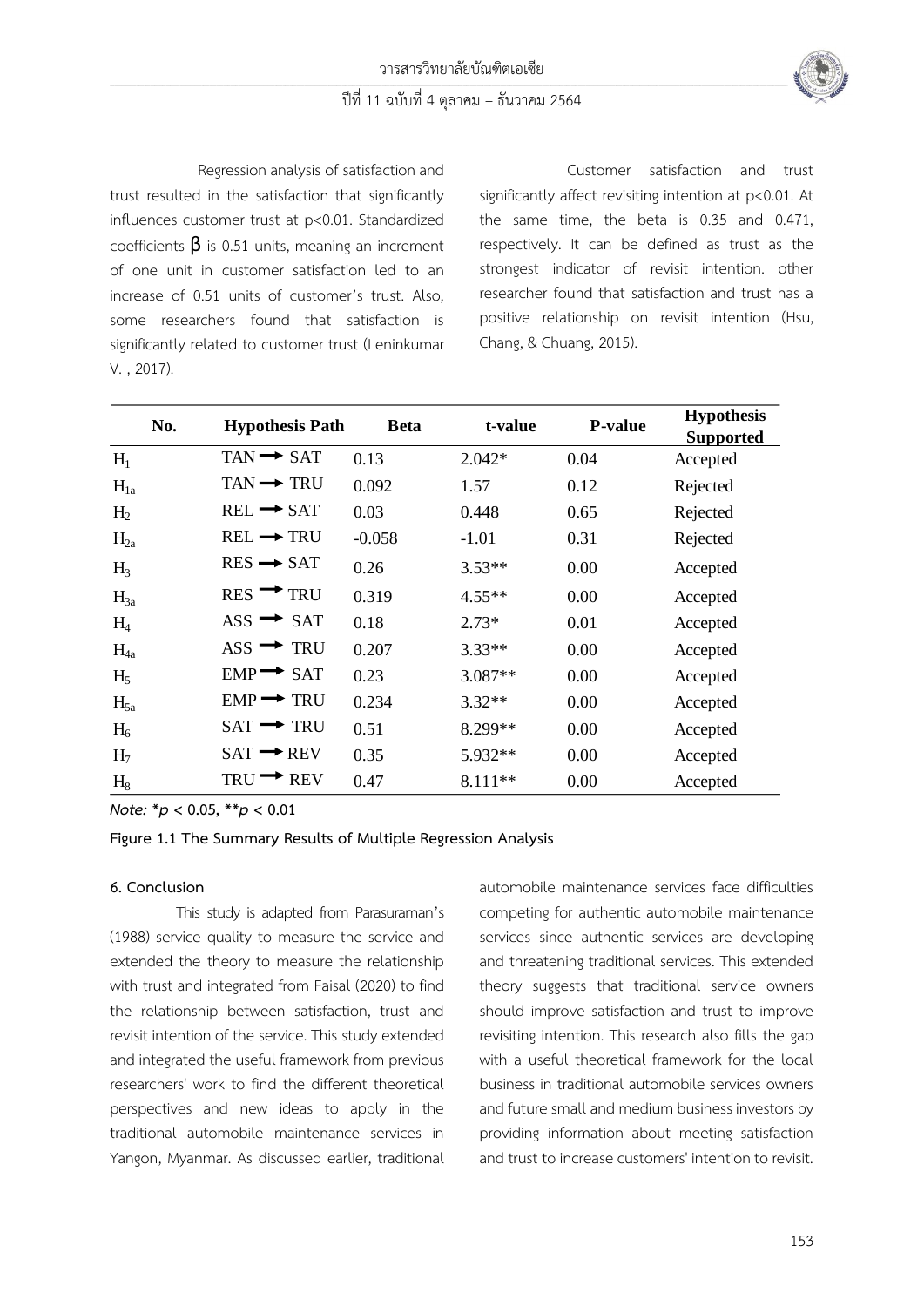

Current or future investor implies the results to improve service quality. Upgrading the appearance and decoration of automotive maintenance service will give the increase service satisfaction. Furthermore, keep clean and well organized will give the fresh environment work area. Also, assurance is positive relationship in satisfaction so improving employee skills and hiring a skillful employee with full of knowledge will deliver better assurance of services to improve satisfaction. The owner should improve the staff skills and training so that employees will work faithfully in their jobs. Therefore, the employee will happily work and try hard to achieve the goals of a traditional automotive maintenance service. As a result, if the automotive maintenance service delivers remarkable service quality and incredible experience, the customers give positive word-ofmouth suggestions.

## **7. Recommendation**

There is some recommendation for future study. This study developed and extended the previous researchers on service quality and finding the relationship between satisfaction, trust and revisit intention based on the valid framework and previous researchers. Also, some researchers found that marketing mix has a positive relationship with customer satisfaction, service quality, and loyalty. Element of the service marketing mix, including "product, price, place, promotion, people, process, and physical evidence," are important in business and service, impacting satisfaction and loyalty. (Setiawan, Alam, & Maming, 2020; Mustawadjuhaefa, Basrimodding, Jobahaarbima, & IIhamlabbase, 2017; Khumnualthong, 2015) They played a major role in business and service marketing strategies to follow and set the right marketing to target audiences. Therefore, considering and integrating service marketing mix to measure customer satisfaction, trust and revisit

intention on traditional automobile maintenance services to understanding the relationship between marketing mix variables. Automobile maintenance services might benefit from the findings to improve service quality and fulfilling customer satisfaction to improve their intention to revisit.

This study found the remarkable result by understanding the factors influencing satisfaction, trust and revisit intention on automobile maintenance services in Yangon, Myanmar. As discussed earlier, authentic automobile maintenance services became widespread and increasing customer retention rate in traditional services somehow. Therefore, this study brings valuable information to improve customer service quality to increase satisfaction and trust to increase revisiting service to survive and compete in the market where authentic automobile maintenance services are developing.

## **8. References**

1. Alexanaris, K., Kouthouris, C., & Meligdis, A. (2006). Increasing customers' ;pyalty in a skiing resort: The contribution of place attachment and service quality. *International Journal of Contemporary Hospitality Management, 18(5)*, 414-425.

2. Brandy, M., & Robertson, C. (2001). *Searching for a consensus on the antecedent role of service quality and satisfaction: an exploratory crossnational study.*

3. Brashear, T. G., Boles, J. S., Bellenger, D. N., & Brooks, C. M. (2003). An empirical test of trust-building processes and outcomes in sales manager - saleperson relationships. *Journal of the Academy of Marketing Science, 31(2)*, 189-200.

4. Chu, P. Y., Lee, G. Y., & Yu, C. (2012). SERVICE OUALITY, CUSTOMER SATISFACTION, CUSTOMER TRUST, AND LOYALTY IN AN E-BANKING CONTEXT.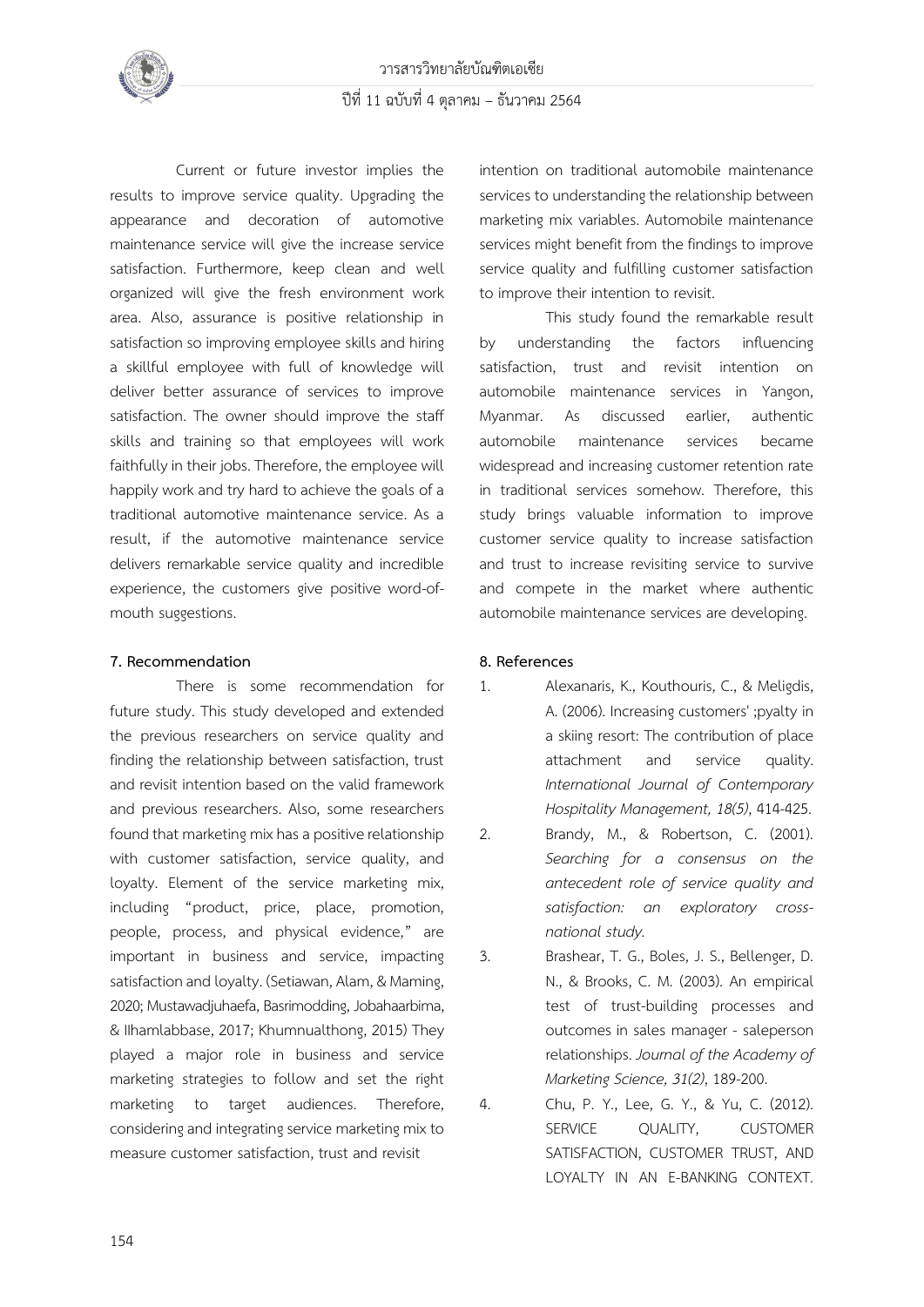*SOCIAL BEHAVIOR AND PERSONALITY, 2012, 40(8)*, 1271-1284.

- 5. Faisal, T. S., Zaineb, S., Abeer, I., & Aiman, R. (2020). The impact of airline service quality on passengers' behavioral intentions using passenger satisfaction as a mediator. *Journal of Air Transport Management*.
- 6. Gusti , A. T., & Putu , G. S. (2018). THE EFFECT OF PERCEIVED WEBSITE QUALITY, E-SATISFACTION, AND E -TRUST TOWARDS ONLINE REPURCHASE INTENTION. *International Journal of Economics, Commerce and Management Vol. VI, Issue 10*, 262-287.
- 7. Hallowell, R. (1996). The relationships of customer satisfaction, customer loyalty, and profitability: an empirical study. *International Journal of Service Industry Management*.
- 8. Hsu, M., Chang, C., & Chuang, L. (2015). Understanding the determinants of online repeat purchase intention and moderating role of habit : The case of online group-buying in'. *International Journal of Information Management. Vol 35, No.1*, 45-56.
- 9. Ipsos Business Consulting. (2013). *Automotive in Myanmar.* Ipsos Business Consulting.
- 10. Khumnualthong, P. (2015). The effects of service marketing mix (7Ps) on customer satsifaction and customer loyalty of medical aesthetic clincis.
- 11. Kim, Y. K., & Lee, H. R. (2011). Customer satisfaction using low cost carrier. *Tourism Management, 32(2)*, 235-243.
- 12. Kotler, P., & Keller, K. L. (2006). *Marketing Management, Twelfth Edition.* Pearson Prentice Hall, Pearson.
- 13. Leninkumar, V. (2017). The Relationship between Customer Satisfaction and

Customer Trust on Customer Loyalty. *International Journal of Academic Research in Business and Social Sciences Vol. 7, No. 4*, 450-465.

- 14. Leninkumar, V. (2017). The Relationship between Customer Satisfaction and Customer Trust on Customer Loyalty. *International Journal of Academic Research in Business and Social Sciences Vol. 7, No. 4*.
- 15. Moorman, C., Deshpande, R., & Zaltman, G. (1993). Factors affecting trust in market research relationships. *Journal of Marketing, 57(1)*, 81-101.
- 16. Morgan, R. M., & Hunt, S. D. (1994). The commitment-trust theory of relationship marketing. *Journal of Marketing, 58(3)*, 20-38.
- 17. Mustawadjuhaefa, Basrimodding, Jobahaarbima, M., & IIhamlabbase. (2017). Marketing mix and service quality effect on customer satisfaction and loyalty of Toyota cars. *Quest Journal, Journal of research in business management Volume 5 ~ Issue 2*, 13-23.
- 18. Norhermaya, Y. A., & Soesanto, H. (2016). Analisis Pengaruh Kepuasan Pelanggan Terhadap Kepercayaan Dan Loyalitas Pelanggan Untuk Meningkatkan Minat Beli Ulang (Studi Pada Online Store Lazada.co.id). *Diponegoro Journal Of Management, Vol. 5, No. 3 pp. 1105- 1117*, 1105-1117.
- 19. Oliver, R.L. (1980). A cognitive model of the antecedents and consequences of satisfaction decisions. *Journal of Marketing Research No.XVII,November*, 460-469.
- 20. Parasuraman, A., Zeithaml, V. A., & Berry, L. L. (1988). SERVQUAL: A Multiple-Item Scale for Measuring Consumer Perceptions of Service Quality. *Journal of*